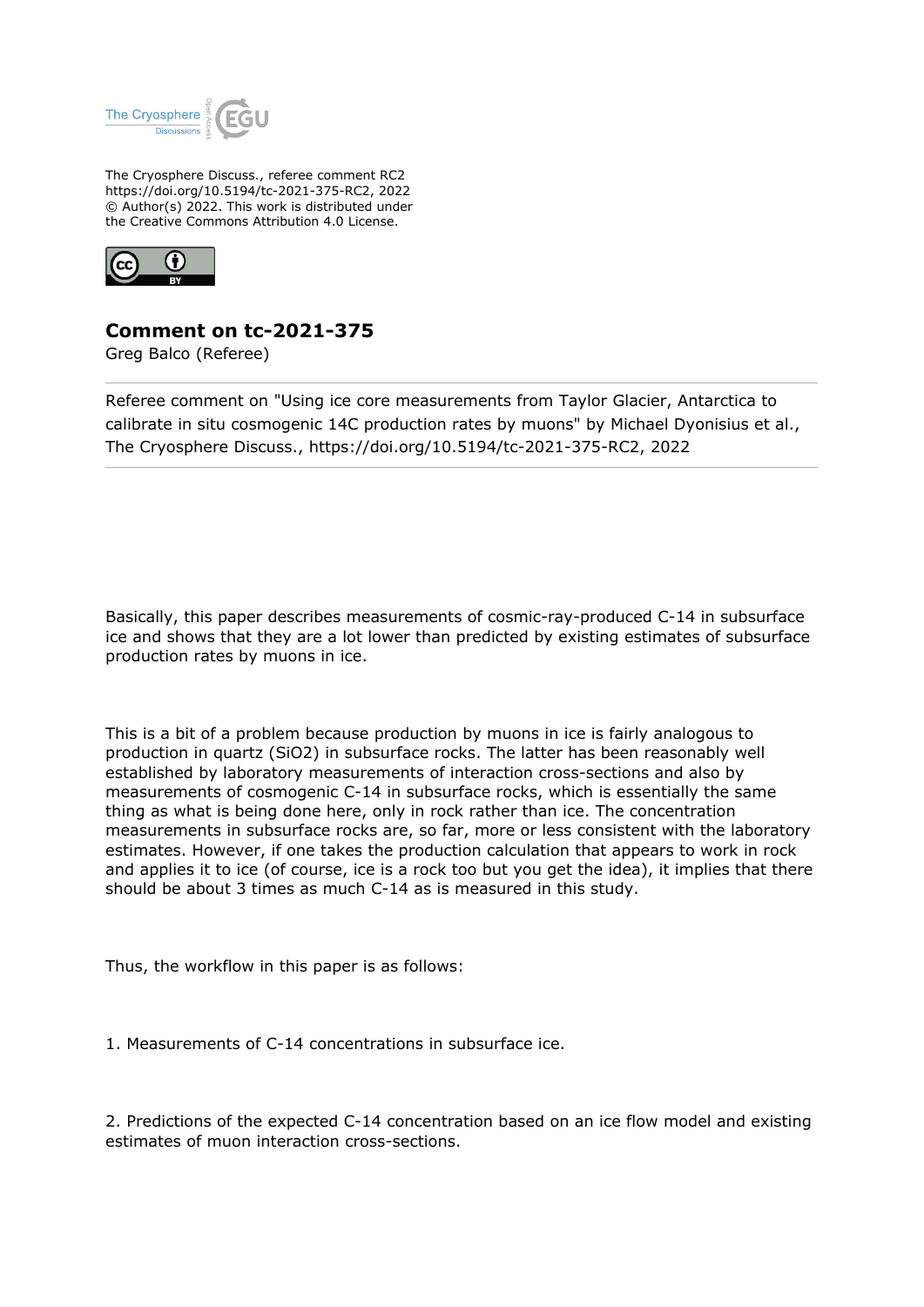3. Comparison of the two, which shows that the measurements are  $\sim$ 30% of what is predicted.

4. A conclusion that previous estimates of muon interaction cross-sections are wrong.

Starting from the top here, I don't have the expertise to evaluate whether or not the measurements were done correctly. I have never personally attempted to extract C-14 from ice. So for purposes of this review we will have to accept the measurements. Certainly the depth-dependence of the results look as expected, so it appears unlikely to impossible that the measurements are totally wrong. Whether the extraction procedure results in a systematic loss that would maintain the expected form of the depth profile, I can't evaluate.

I did replicate the authors' calculations of predicted C-14 concentrations. As discussed in the paper, these start with a flowline model that predicts changes in sample depth over the past several thousand years, so the assumptions involved are (i) the time-depth model, (ii) the calculation scheme from muon production, which is standard and taken from several papers by Heisinger, and (iii) the muon interaction cross-sections. I used my own code for this and got close to the same result as they did, specifically that the measured values are about 30% of the predictions.

This is very hard to explain. The reason it is hard to explain is that there are a lot of measurements in quartz in rocks that tend to validate the laboratory-measured muon interaction cross-sections. Specifically, there exist quite a lot of data, unfortunately many of which are not yet published, from moderate depths (like, a couple thousand g/cm2) that require that the Heisinger/Lupker negative muon capture cross-section for C-14 from O be approximately correct. These include data from cores (the Lupker paper and some other unpublished data from the Beacon Heights core) as well as a lot of measurements of the C-14/Be-10 ratio in bedrock surfaces covered by meters of glacier ice. If the negative muon capture cross-section was 1/3 of what we think it is, then the measured 14/10 ratios would be impossible. Thus, the negative muon capture cross-section, at least when SiO2 is involved, can't be a lot less than the Heisinger/Lupker estimate. Fast muon interaction cross-sections are not well constrained by any of these data, so they could be lower. Of course a huge advantage of ice over rock is that you can increase the amount of ice almost without limit to make accurate measurements at very low concentrations, which you can't do for rock, so measurements in the fast muon production zone will never be as precise for SiO2. But, as the authors here point out, you can't match the C-14 in ice data just by lowering fast muon production, you have to lower both by a a lot.

The authors here don't have a good explanation for this, and neither do I. There does not appear to be any physical explanation for why essentially the same calculation for SiO2 and H2O would be approximately correct in one case and quite wrong in the other case. Of course Heisinger's measurements were in SiO2 not H2O, but unless I am completely missing a major area of particle physics knowledge as to why hydrogen would suppress this reaction, the conversion should be straightforward. Of course it is nearly certain that I am missing some particle physics knowledge, but in this case Heisinger and his PhD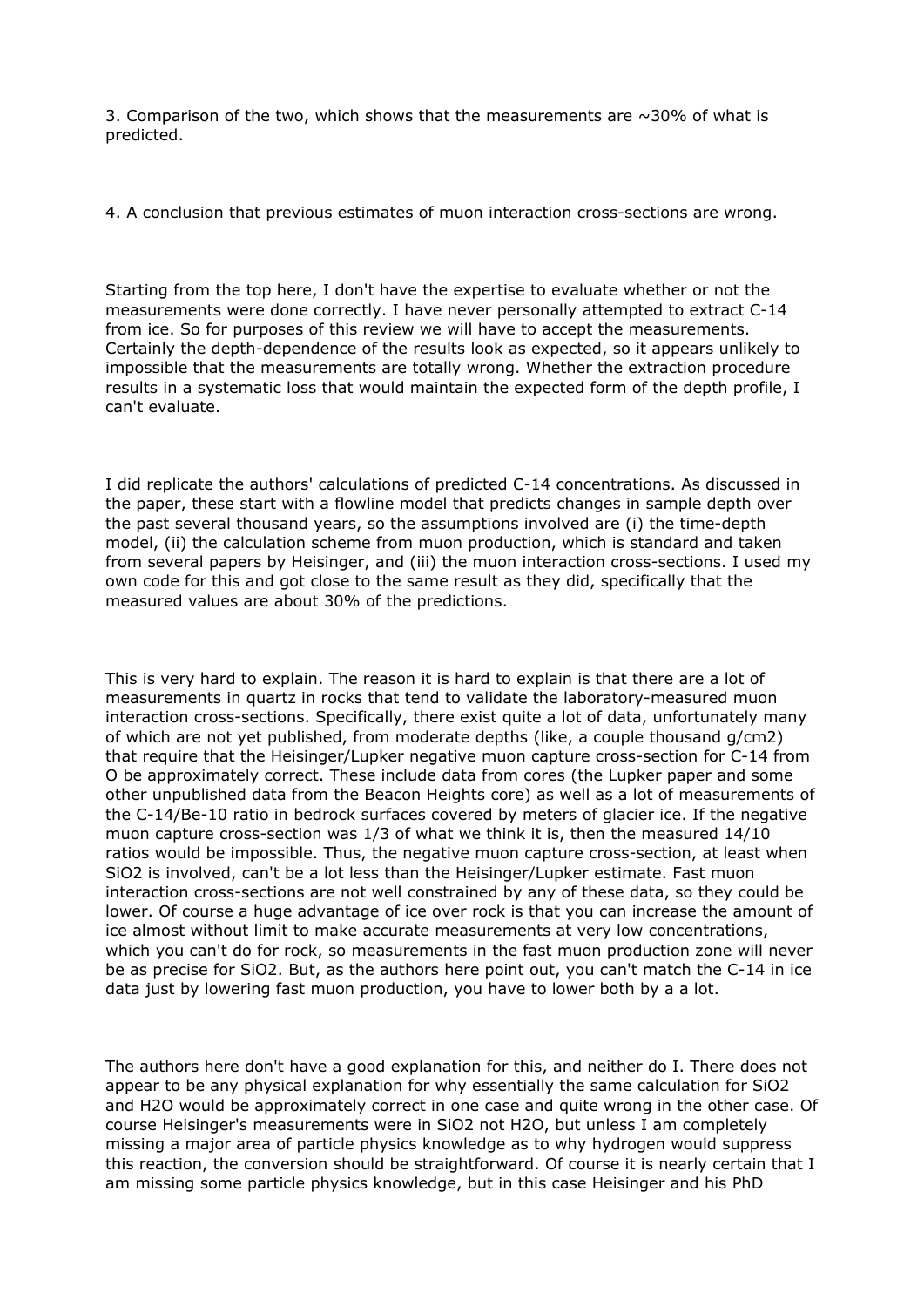committee would have to also miss the critical information, which is less likely. This leaves three options.

First, the measurements could be wrong. As noted above, I don't really have the expertise to evaluate this, but there is no obvious way that I can think of that they would be systematically incorrect by a factor of 3-4. However, as noted below, I think it is worth examining this more critically.

Second, the muon interaction cross-sections for production of C-14 from O could be wrong. This is the solution the authors favor. This could be the case for the fast muon interaction cross-section, because if we accept the measurements here, it is wellconstrained by these data but not very well constrained by data from rock cores. However, it cannot be true for the negative muon capture cross-section, because that is fairly well constrained, or at least limited on the low side, by geologic data. As noted, unfortunately many of these data are not yet published. So this possibility is not likely to be a complete explanation.

Third, the time-depth estimate from the glacier flow model could be wrong. Unfortunately, it would have to be very wrong to totally explain the mismatch -- I experimented with this a bit and found that the average depth would have to be order 2x higher than proposed to reconcile predictions with measurements, which would maybe exceed the thickness of Taylor Glacier. So even though this is, in general, a potential source of errors because there are a lot of assumptions involved, it doesn't look like it can be wrong enough to completely explain the difference. However, the inferred negative muon capture crosssection probably is quite dependent on the ablation rate during the last part of the agedepth history, so I think there is a possibility that incorrect assumptions in the later stage of the time-depth history could explain some of the mismatch. An experiment to investigate this would be to assume the Lupker/Heisinger value for negative muon capture likelihood and try to improve the fit by varying both the fast muon cross-section and the ablation rate in the last couple of thousand years.

Similar reasoning applies to the comparison with the van der Kemp data. As I understand what they did there, their conclusion that the muon production rates were overestimated was based on the assumption that the long-term ablation rate obtained from depth profile fitting should be the same as the ablation rate measured by surface stakes. This doesn't make any sense to me, because I see no reason that there could not be factor-of-two-plus variability in the ablation rate during the last few thousand years. Is there something I am missing here? So if this assumption is relaxed, these data would not, I think, be inconsistent with expected muon interaction cross-sections. In any case, I don't think the argument that the van der Kemp data support the conclusions from this study is very persuasive.

So, to summarize, this paper shows a contradiction between observations and predictions, that the authors can't resolve, so they end up by concluding that the independently determined muon interaction cross-sections are wrong. I disagree with this -- this may be a partial explanation but is not a complete explanation. A problem with this paper,